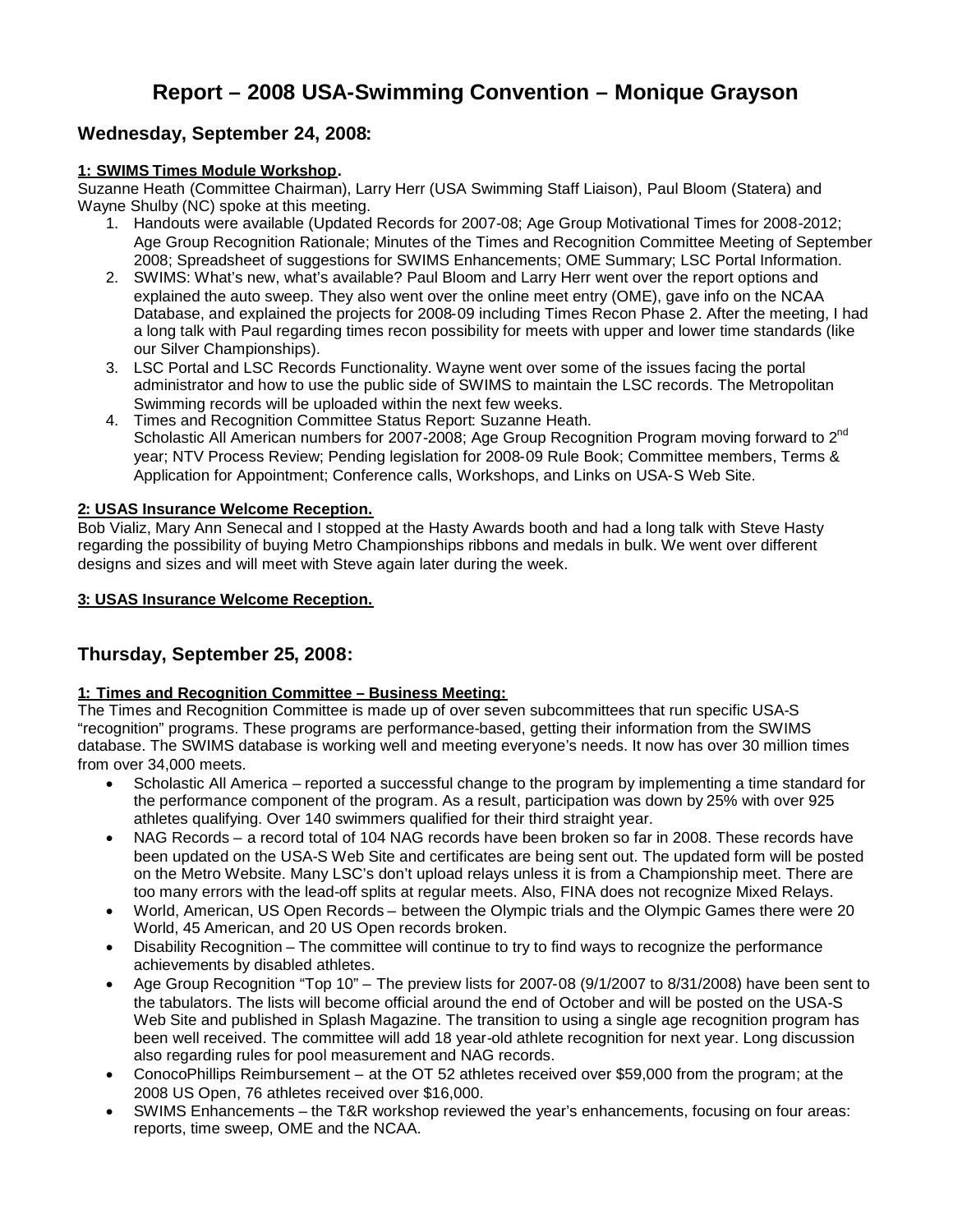#### . **2: Registration Workshop - SWIMS:**

Hosted by Claude Rhen, Pam Lowenthal, Pam Cook, Jim Patterson, Paul Bloom and Cathy Durance.

- Athlete's membership Cards: the picture of Tracy Caulkins is on the 2009 card. Question was asked to see how many athletes actually get their cards (most of the time, the cards are safe in the pool office!) Claude Rhen went over an idea to have a better card (with bag tag) that would be sent directly to the athletes address by USA-Swimming
- How to use the LSC Custom Fields? Pam Lowenthal explained how the officials' field can be filled out and how to utilize those fields and how to set them up.
- LSC Portal should be done.
- Officials Tracking use the non-athletes custom fields to track the officials, meet marshals, etc. A field can be added for the Foundation of Coaching date of test
- Meet recon: pre-meet recon must be done. The goal is to get SWIMS and Team & Meet databases synchronized. For pre-meet, you can export the USA-S Registration file; for post-meet recon, you need to use the export of meet results file.
- Athletes address on cards can be set up to print or not to print
- New Features for Club Search Paul Bloom went over club affiliation (YMCA, JCC, Park & Recs, etc) and spoke about privacy issues.
- Coach Background Screens Cathy Durance reminded coaches that the first 2 years of the program are expiring and that coaches need to renew their background checks.

## **3: USA Swimming Foundation – One Good Turn:**

- Fundraising Basics: Donors don't give to institutions. They invest in ideas and people in whom they believe. Fundraising is a process with 4 elements: Case (20%), Prospects (20%), leadership (40%) and plan (20%). Leadership traits: advocate, invested, lead by example. Keys to success: ability, affinity and access.
- USA-S Foundation: What do we do? It was formed in 2004. It has a 5-year vision plan promoting water safety and for learn-to-swim programs for America. The Foundation is the principal support for USA Swimming in its pursuit of Olympic Gold. The goals are:
	- o Teach every kid to swim and be water safe
	- o Get 500 Make A Splash local partners up and running by 2012
	- o Ensure USA Swimming becomes a financially independent organization in its pursuit of Olympic Gold.
- Foundation Fundraising Initiatives:
	- o Capital Campaign to raise funds for make A Splash programs and to ensure it's longevity
	- o Annual Fund Campaign to provide ongoing support for USA Swimming and Foundation programs, services, and pursuit of Gold.
- The Future of Competitive Swimming in the USA:
	- o Getting the best athletes in the pool
	- $\circ$  There is no doubt that athletes come from a variety of places with varied backgrounds
	- o We need to be sure that athletes, regardless of where they live, have access to pools and swimming lessons and are exposed to the sport. That is the future of Swimming in the USA.
	- o Two annual membership clubs: Champions Club (\$1,000) and Friends of Swimming Club (\$30).
	- o Each LSC should promote the Make-A-Splash programs.

## **4: Eastern Zone Meeting:**

The meeting was called to order at 7:02pm. It was followed with the approval of the Agenda and approval of the Minutes of May 2008.

Financial report: Boots Hall gave her report.

National Candidates Introduction and Presentation of Disability legislation: Only coaches will be allowed to approach the meet referee to ask for special requests. All decisions would apply to that meet only. Report of Officers:

New senior meet at the beginning of August for 15 & over swimmers – 3 day format for 2009. Bids to host the meet are due by December 1, 2008. This would be a closed meet for members of the each Zone.

Technical Planning Committee Report:

New order of events for short course Zones was presented and approved.

Discussion for minimum time standards for Bonus Events at Sectional meets: recommendation is that when bonus events are offered at any LC/SC sectional meet, that a minimum qualifying time applies to be determined by each region.

Discussion for adding 1 boy and 1 girl to each event for short course Zones beginning in 2010 along with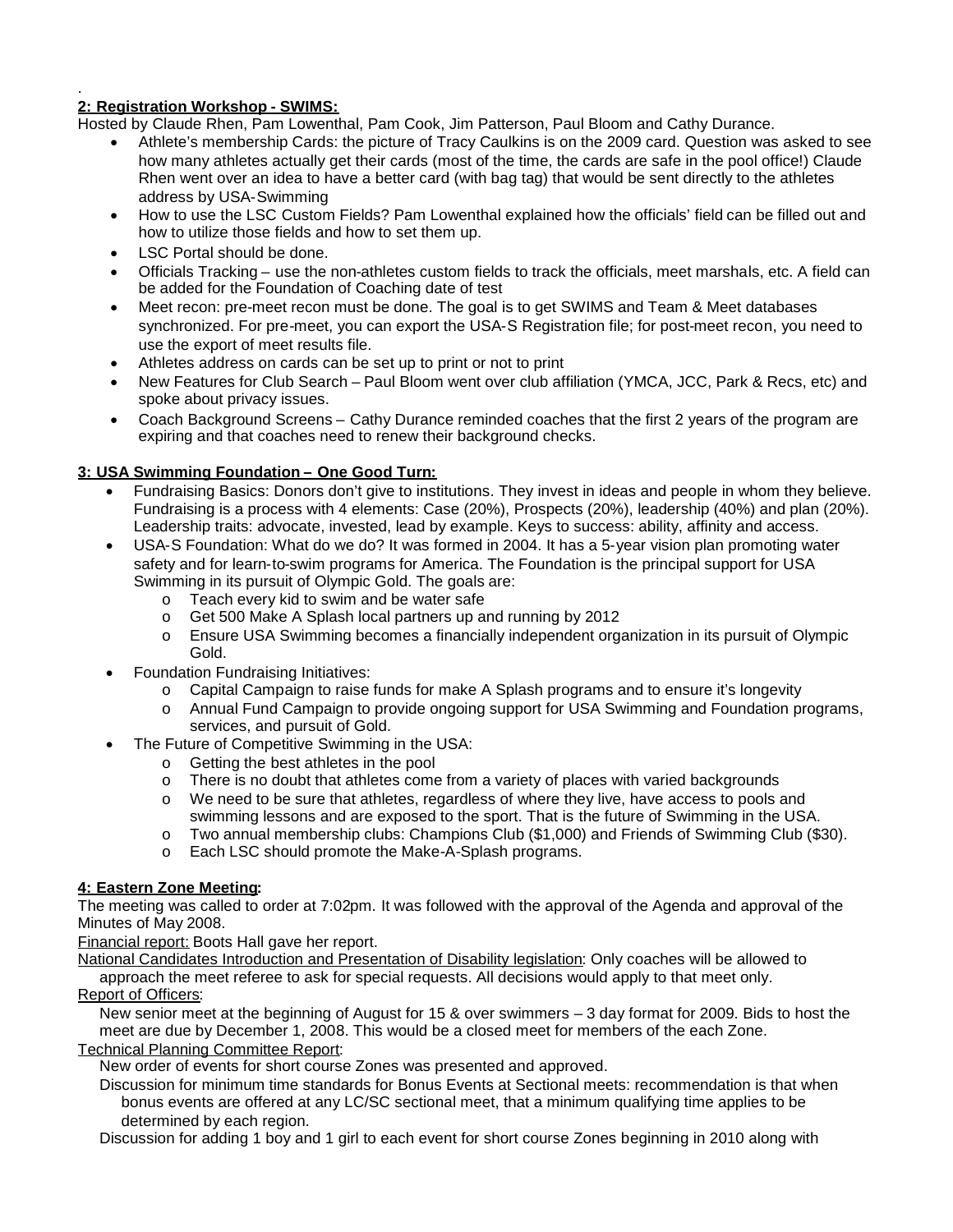removing the 17-18 year-old age group. Most of the LSC voted no on this last subject. Discussion on the senior meet in August.

Introduction of the Eastern Zone candidates and closing of nominations: Zone Director Coach: Marci Callan, Ward Foley, Mike Goldbraight Secretary: Boots Hall

Age Group Development Committee: non coach

Report of Eastern Zone Sport Development Consultant: Peter Clark

The new Eastern Zone website will be online by the end of the month.

Other website: http://www.swimnetwork.com

Meeting adjourned at 8:57pm

# **Friday, September 26, 2008**

#### **1: Using your website and Protecting your Privacy:**

Clark Hammond covered the USA Swimming Privacy Policy as well as COPPA (Child Online Privacy Protection Act) information. This may not necessary apply to non-profit websites but it does apply to commercial websites directed to children.

Topics included: photos, team rosters, meet rosters, pool locations and practice groups. Questions asked at this year's workshop will be the basis for next year's sequel.

Best is not to collect anything from parents and swimmers online as it can be intercepted.

Always remember that somebody else is looking at all there is on a website…

#### **2: Observations of Breaststroke Technique:**

Russell Mark – Performance support director

Different Strokes for Different Folks!

Doping Control update – January 1, 2009 – check the USA-S website

Breaststroke: Russell went over all parts of the stroke and showed the differences and similarities between different athletes:

Maintain forward velocity at the peak of the stroke

Maximize forward velocity at extension

**Pullouts** 

All this was accompanied by videos of Olympians swimming the breaststroke.

## **3: Eastern Zone Meeting:**

Athlete Representatives Report: Hayley Smith gave her report and asked athletes to be more involved! She and other athletes went to the Boys & Girls Club of Greater Atlanta to teach kids how to swim. Hayley said that she would run again as athlete's Rep.

Technical Planning: a motion to add 1 swimmer per event for the 12 and under events at Zones, not to be removed for 2 years, was made and seconded. A friendly amendment was made: this would begin in 2010 and would not be modified for 2 years. This motion passed.

Bids: South Sectionals

LC Zone Meet: August 12-15, 2009

2010 meets: bids must be in before the May meeting. STAR is a potential host for 2010

Senior meet: August 2009 – NO – August 2010 – YES

LC Super Sectionals: 1<sup>st</sup> weekend of August ??

Elections: Eastern Zone Director Coach: Marci Callan, NI; Secretary/Treasurer: Boots Hall; Age Group Development: Paris Jacobs

Reports from National Committees:

Board of Review – LSC Bylaws has been revised

Membership Registration Committee: Tracy Caulkins on 2009 card. Hoping to have a new type of membership card issued directly by USA Swimming. There will be a Times and Registration workshop next spring.

Diversity: increase it at LSC level. New position of Diversity Liaison

Officials Committee: more training and recruitment; Open water officials; improve evaluators.

Governance Committee: Boundaries dispute issues (PV and VA). Also capability for LSC to provide additional requirement for membership.

Safety: feet first entry. Make sure that the rule is followed. Have guidelines for marshals.

Greg Eggert and Bea Hartigan also gave their reports.